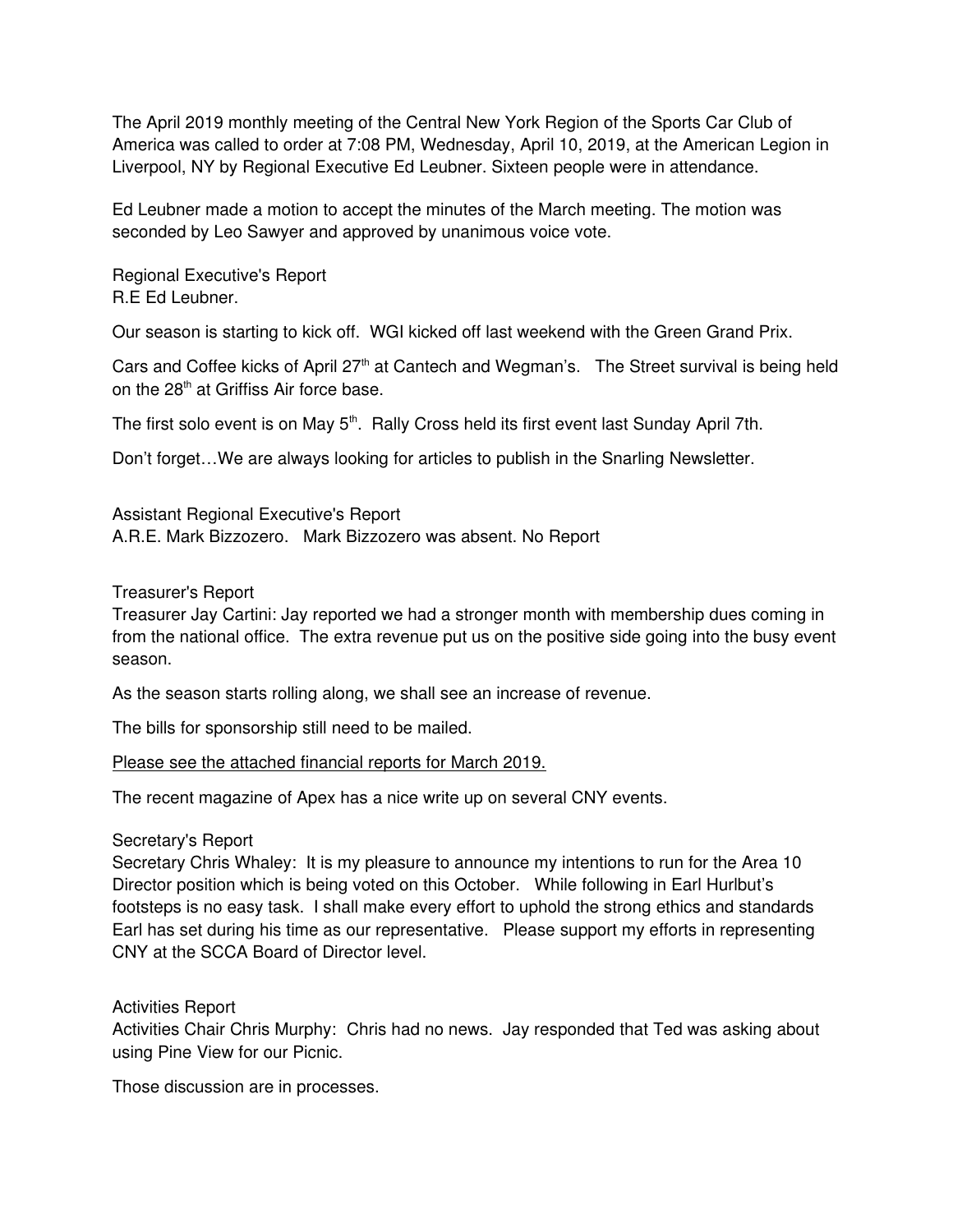### Solo Report

Solo Chair Scott Newton. Scott held a premeeting for the Solo group. These meetings are held prior to the start of our regular membership meeting. All the solo event schedules are listed on the website. Registration for events is online. The trailer needs to be prepared for the season start which will be used for the Street survival. The May SCCA Champ Tour at SeAD that Finger Lakes Region is hosting, sold out in 4 hours. Instead of trophy's it is being reviewed to award Certificates for discounted events and / or Tee shirts.

### RallyCross Report

RallyCross Chair Billy Meade. Billy reported that on April 7<sup>th</sup> the first event held at Adirondack International Speedway had 16 participants. While the track had some surface issues due to winter weather holding over. Everyone enjoyed the venue… Adirondack International Speedway would gladly have us back. The potential for many other types of events at this venue will be reviewed.

## Flagging and Communications Report

Mick Levy noted that he worked at the St. Petersburg race and Sebring. He has a lot of pictures for Snarling. At WGI, the proposed new buildings at gate two have been moved to the Media center.

The France family has formally purchased WGI from ISC (International Speedway Corp). Many improvements are being discussed.

### Road Rally Report

Frank Beyer reported he ran into Mick at the Green Grand Prix and was black flagged. About 20-25 laps of track time. Mark Johnson was in attendance. Frank finished  $1<sup>st</sup>$  in 4-cylinder gas mileage. Other CNY members paced the track over the weekend.

In late April Frank plans on competing again.... Also, considering traveling to a Rally in Wisconsin in late June.

### Club Racing Report

Dave Cardillo was absent. Dave has rebuilt his Formula Vee and is traveling to VIR this coming weekend.

### Membership Report

Membership Chair Andrew Beyer was absent.